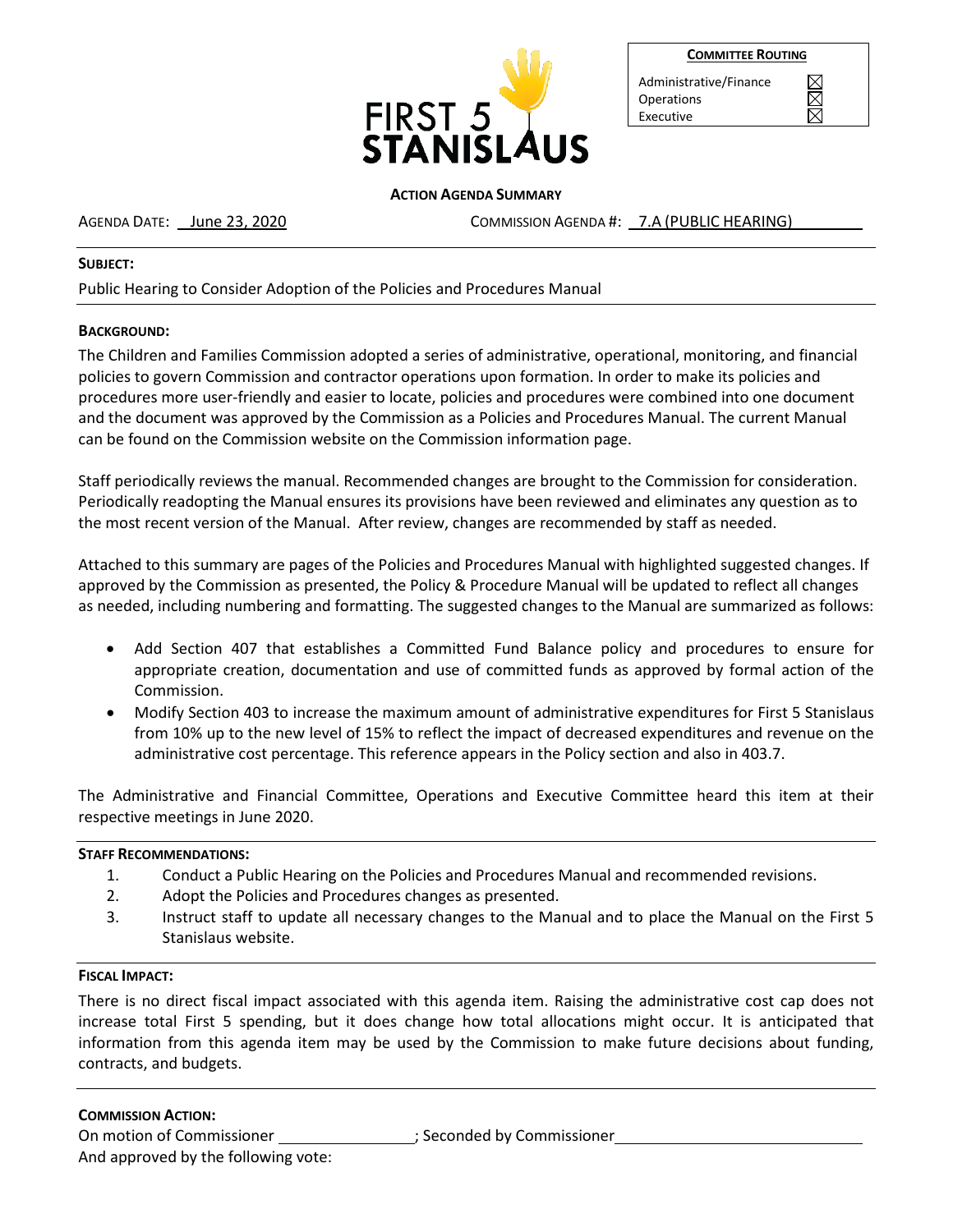Ayes: Commissioner(s): 2008 - 2008 - 2014 - 2014 - 2014 - 2014 - 2014 - 2014 - 2014 - 2014 - 2014 - 2014 - 2014 - 2014 - 2014 - 2014 - 2014 - 2014 - 2014 - 2014 - 2014 - 2014 - 2014 - 2014 - 2014 - 2014 - 2014 - 2014 - 201

Noes: Commissioner(s): Excused or Absent Commissioner(s): <u>Excused or Absent Commissioner(s</u>):

Abstaining: Commissioner(s): \_\_\_\_\_\_\_

1) 1 Approved as recommended.

2) Denied.

3) Approved as amended.

Motion:

Attest:

Veronika Carrasco – Confidential Assistant IV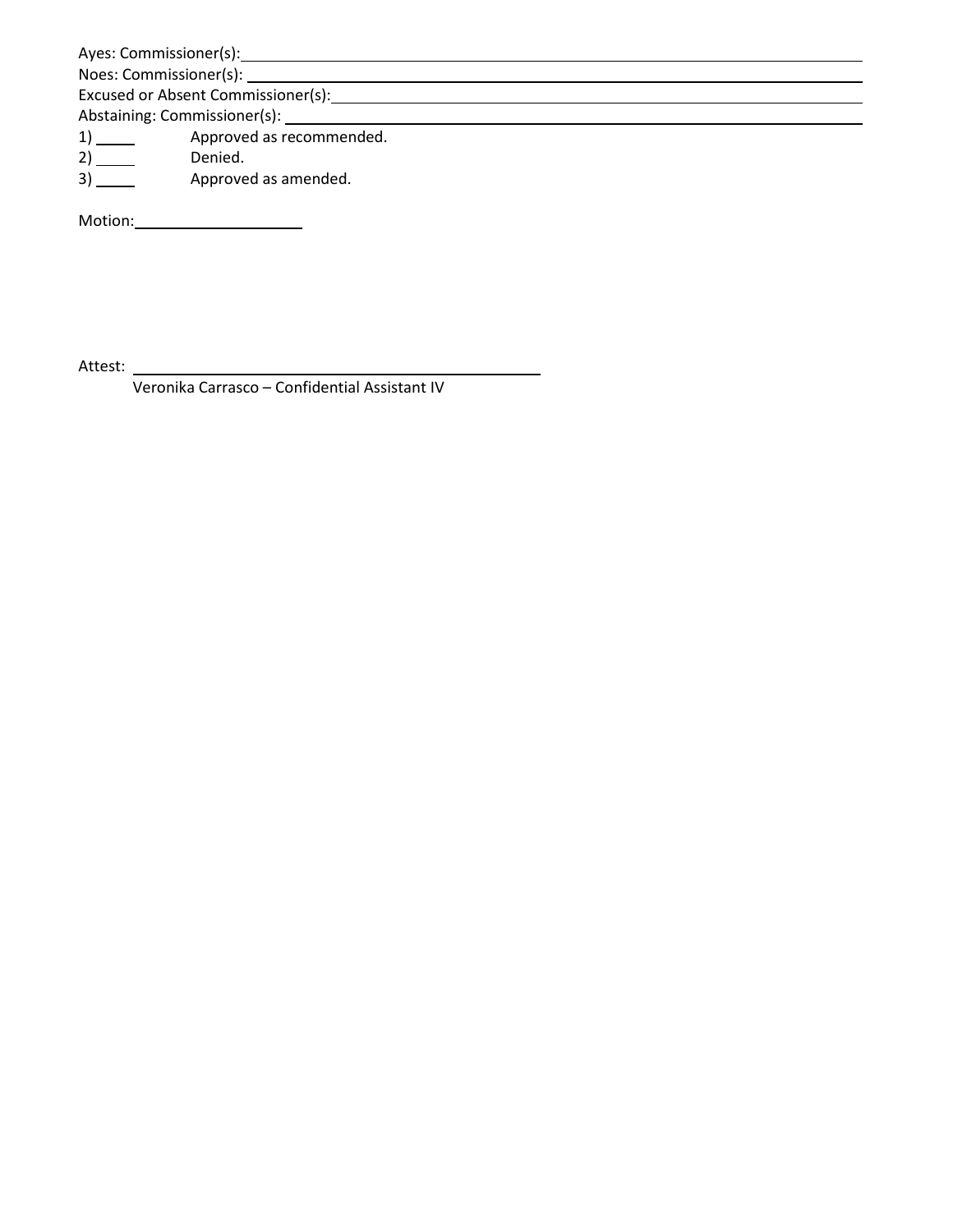# **Section 407 – Establishment and Use of Committed Fund Balance**

# **Policy:**

The Government Accounting Standards Board (GASB) has issued statement No. 54 Fund Balance Reporting and Governmental Fund Type Definitions. This Statement is effective for financial statements with periods beginning after June 15, 2010 and includes the category of Committed Fund Balance.

GASB No. 54 defines Committed Fund Balance as "amounts that can only be used for specific purposes pursuant to constraints imposed by formal action of the government's highest level of decision making authority." The Commission serves as the highest level of decision making authority in regard to budget for First 5. There is also additional direction that Committed Fund Balance cannot be used for any other purpose. A committed fund can only be changed or removed from its commitment by a formal action of the Commissioners as the highest level of decision making authority in accordance with GASB No. 54. The formal action must occur prior to the end of the reporting period.

This policy sets forth the accounting guidelines and procedures for the establishment, use and tracking of Committed Fund Balance.

# **Procedure:**

- **407.1**. Committed Funds shall be approved by formal action of the Commission in accordance with GASB 54.
- **407.2** Documentation of the Commission's formal action through the meeting minutes shall be retained and used for purposes for any audit of Commission funds, or other reporting or documentation purposes.
- **407.3** A tracking mechanism, which may include the use of a spreadsheet, will be established for accounting purposes to document all use of funds associated with each/any Committed Fund established by the Commission. For any funds taken out of the Committed Fund, there needs to be an accounting for where the funds were moved, including the amount of funds and any other appropriate documentation.
- **407.4** Committed funds are considered a "source of funds" and not expenditures for accounting purposes. Committed Funds will appear as a break out of the Commission Fund Balance.
- **407.5** Committed Funds will be used first as a source of funds for expenditures that meet the intended use of the commitment and will only be used to implement the intention of the Commission as directed through their formal action of approval.
- **407.6** Committed Funds do not need to be used in the year they were committed.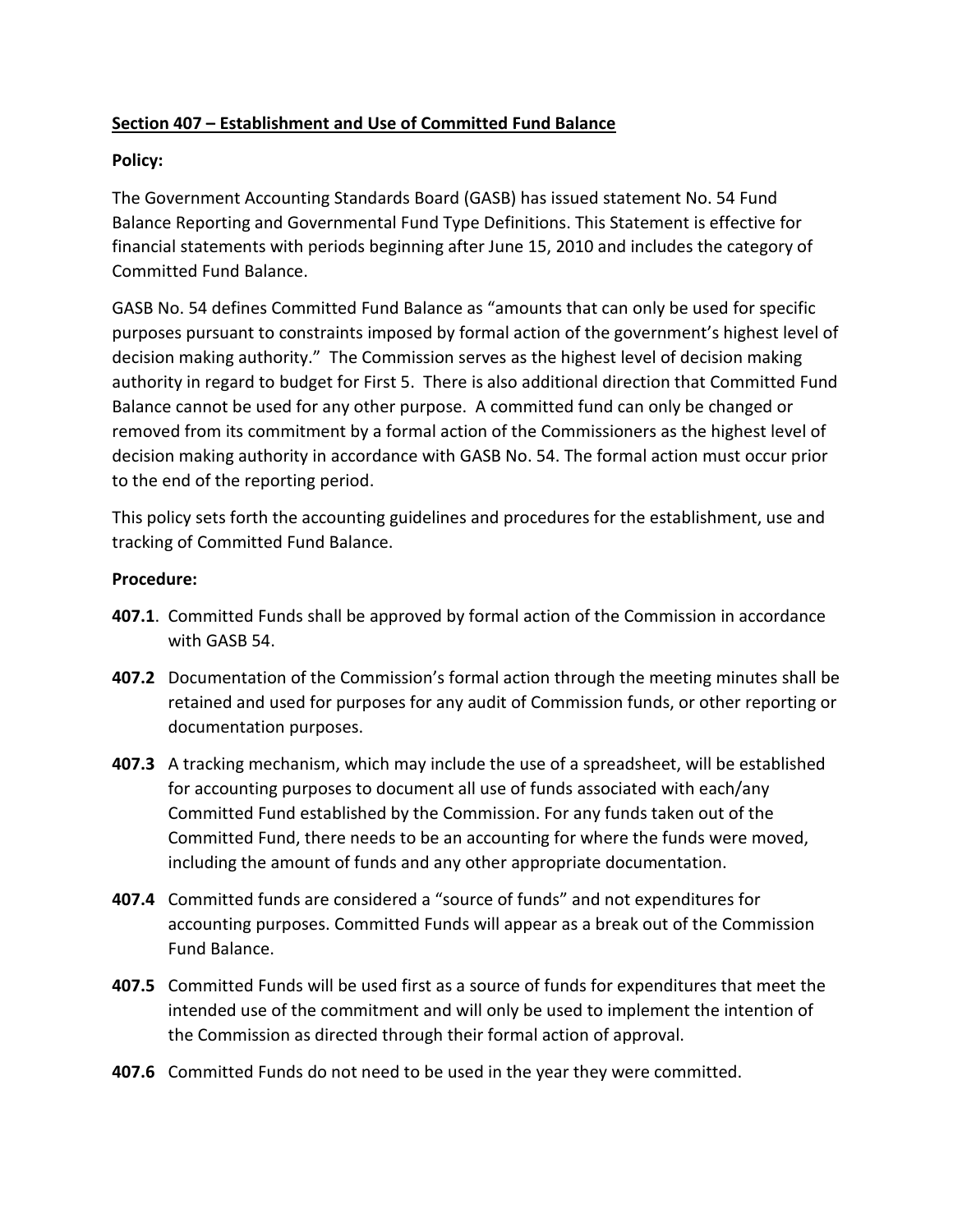- **407.7** Any Committed funds will be reconciled on a monthly, quarterly and annual basis for internal recordkeeping purposes.
- **407.8** An internal tracking mechanism will be maintained and available for the Commission's annual audit.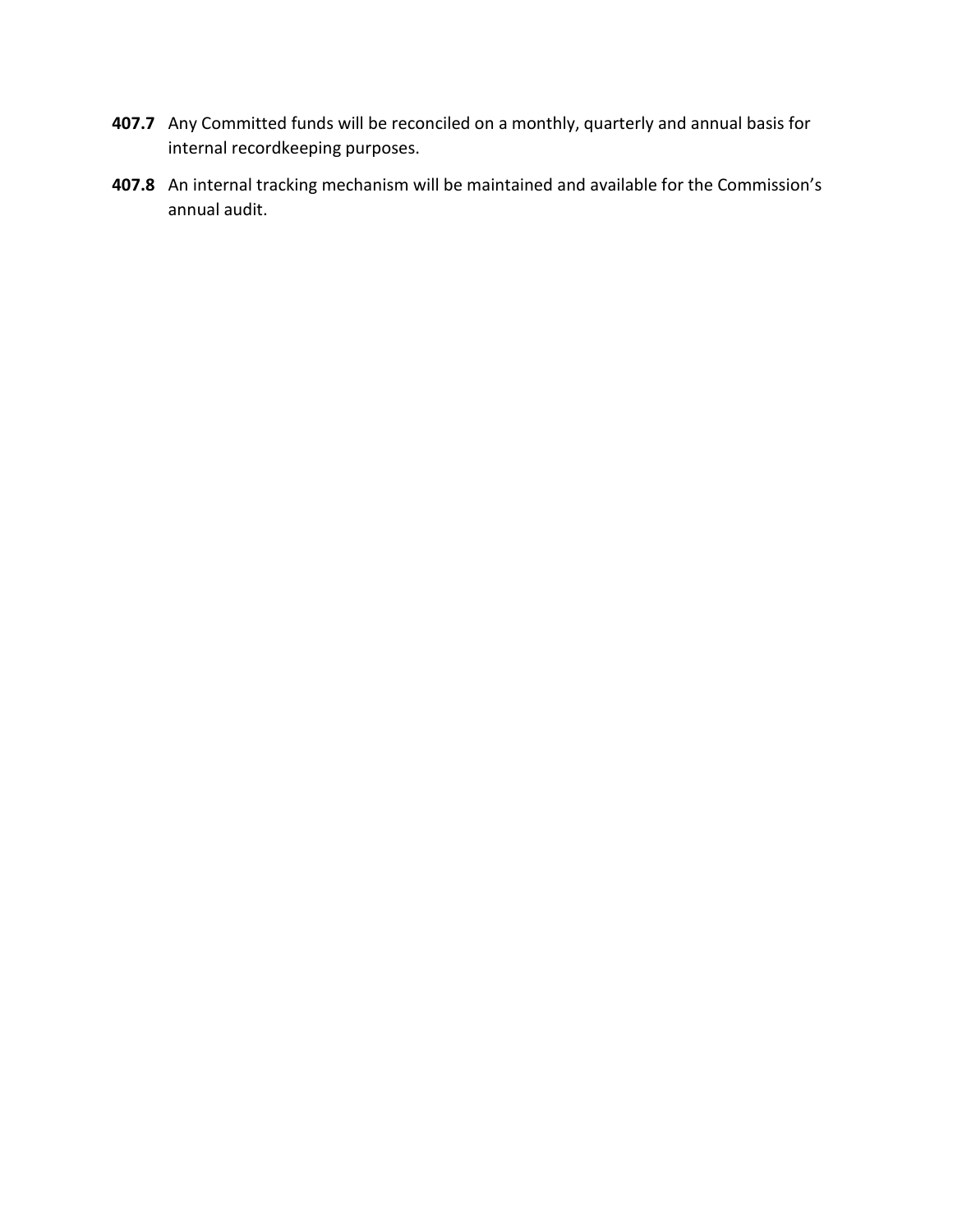## **Section 403 – Administrative, Program, Evaluation Expenditure Categories and Limitations on Expenditures**

## **Policy:**

Expenditures made by the Commission shall be assigned to one of three categories: administrative, program, or evaluation. Actual expenditures in each category shall be reported to the Commission at least quarterly. In any fiscal year, actual Commission administrative expenditures shall not exceed 1540 percent of the total amount budgeted in Fund 1755 (Children and Families Commission).

## **Procedure:**

**403.1** Administrative costs are defined as:

Costs incurred in support of the general management and administration of the Stanislaus County Commission, for a common or joint purpose that benefits more than one cost objective (other than evaluation activities), and/or those costs not readily assignable to a specifically benefited cost objective.

**403.2** Program costs are defined as:

Costs incurred by the Commission readily assignable to a program, grantee, Contractor, or service provider (other than evaluation activities) and/or in the execution of direct service provision.

**403.3** Evaluation costs are defined as:

Costs incurred by the Commission in the evaluation of funded programs based upon an accountability framework and data collection and evaluation for required reporting to state and local stakeholders.

**403.4** The following chart illustrates one method of allocating administrative, program, and evaluation costs. By utilizing an appropriate allocation basis (square footage, timecards, etc.), costs listed in any one of these categories may be apportioned to any other category (payroll/benefits, rent, or utilities, for example).